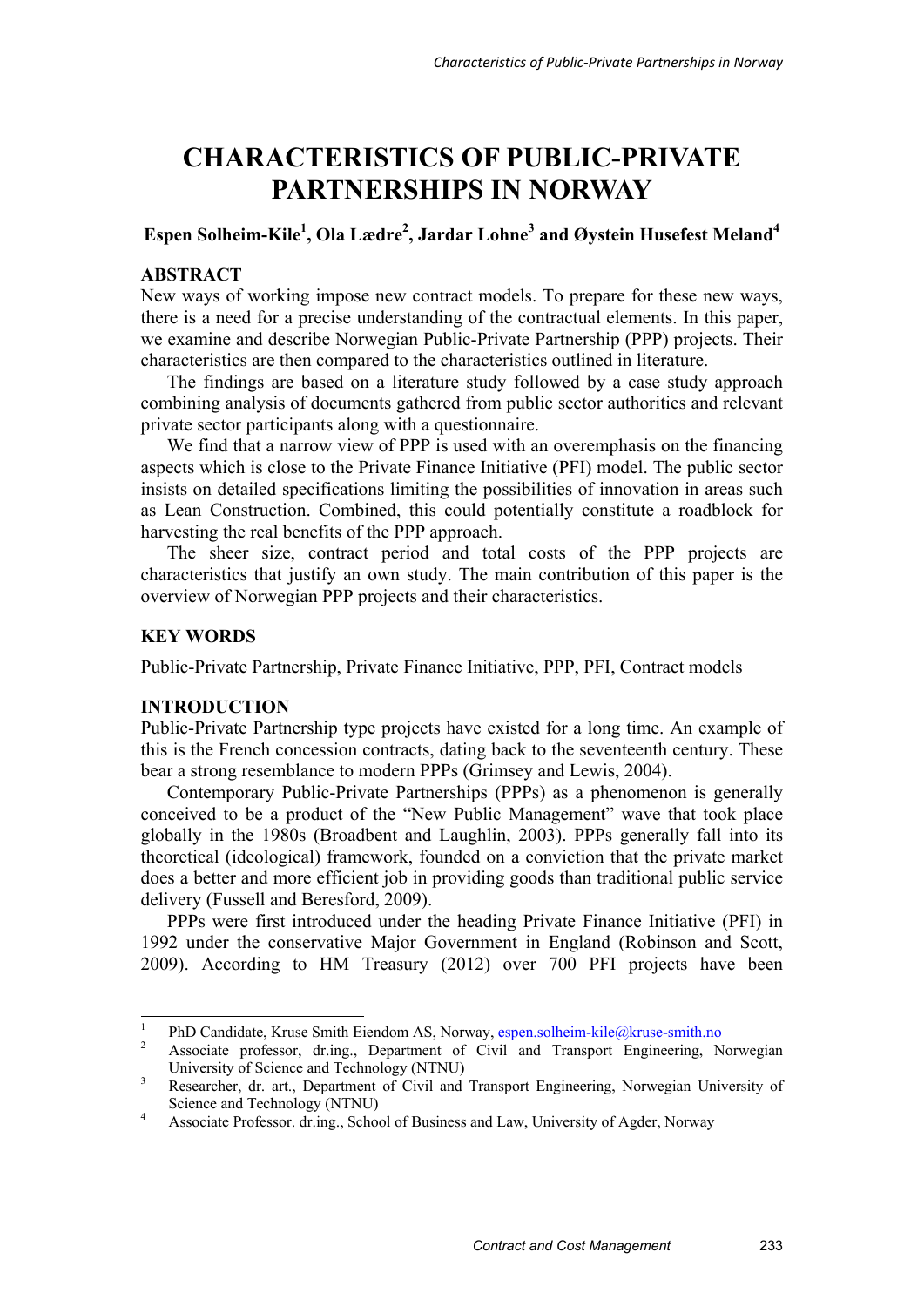undertaken in Britain alone. The UK dominates the European PPP market with over two-thirds of the projects from 1990-2009 (Kappeler and Nemoz, 2010).

Some see little difference between PPPs and privatization (Minow, 2003). Others maintain that PPPs are distinctively different as it is a way of harnessing the benefits of privatization, most importantly efficiency and private management skill (Fussell and Beresford, 2009), while retaining public control over how a service is to be delivered (OECD, 2008).

The PFI programme had a clear focus on introducing private capital into the funding of public projects as a means of getting projects off the ground while staying within the public sector borrowing limit. In other words, PFI has been a way of keeping the projects off the public sector balance sheet. This part of the PFI agenda has been almost universally criticized (e.g. Davies and Eustice, 2005; NAO, 2009). The majority of UK PFI projects are off balance sheet, but recent policy changes will shift most PFI projects on to the balance sheet (NAO, 2009).

The term Public-Private Partnerships gained attention when it was adopted under the Labour government. While some regard PFIs as one type of PPP (HM Treasury, 2012), others see them as identical (OECD, 2008). The main differences between PPP and PFI are more public involvement in PPPs, often sharing of capital investment, and focus on collaboration (Van Ham and Koppenjan, 2001; Klijn and Teisman, 2000 and 2005). In PFIs the private sector contractor typically arranges the financing (Allen, 2001). In 2012 HM Treasury launched a new version of the Private Finance Initiative, called Private Finance 2 (PF2), trying to address the main weaknesses of the PFI approach. This model focuses more on collaboration, sharing of investment and transparency (HM Treasury, 2012), making PF2 closer to PPP.

Providing a final definition of PPP is not an easy task, and it is not the objective of this paper. PPP means different things in different countries. In fact, it cannot simply be copied from one country to the next, due to the differences in framework conditions such as culture and policies (Sillars and Kangari, 2004). There is no clearly defined model of PPP (Keppeler and Nemoz, 2010), which makes even the total number of PPP projects difficult to estimate.While PPP may be a concept with no clear consensus regarding its meaning (Hodge and Greve, 2011), it is nonetheless worthwhile to identify some of the main characteristics. This is the undertaking of this paper.

The main questions we address in this paper are:

- What are the characteristics of PPPs in literature?
- What are the characteristics of Norwegian PPP projects?
- How do the characteristics of the Norwegian PPP projects compare to the characteristics described in literature?

# **CHARACTERISTICS OF PPPS IN LITERATURE**

This section aims to provide an overview of the characteristics described in literature. It will go through key elements such as scope, risk, finance and tender. As PPP is an umbrella-term, there are many different PPP business models. PFIs tend to use variations of the Design, Build, Finance and Operate model (Grimsey and Lewis, 2004). The contractor bears the responsibility for the asset's design, construction, financing and operation. Which services that are included in operation differs from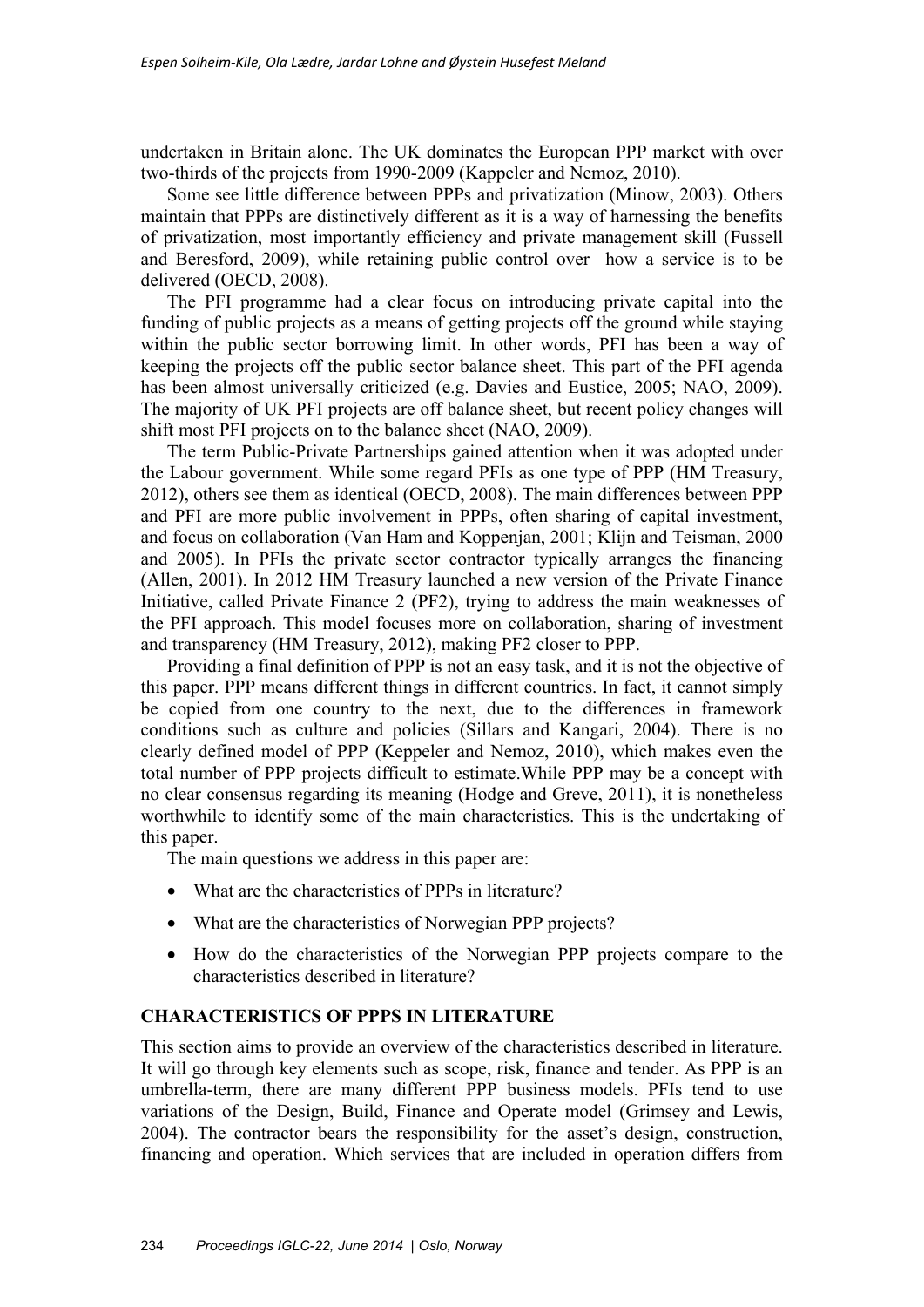project to project (Grimsey and Lewis, 2004). Some characteristics are shared amongst most PPP projects. The scope of PPP projects tend to be large, complex and of long duration. PPPs could be seen as a form of bundling (Hart, 2003), where different aspects of a project which traditionally have been separated are bundled into one or a few contracts. The average cost of a PFI project in UK is EUR 92 million (GBP 76 million) (HM Treasury, 2012). In fact, the minimum size requirement for a project being labelled a PFI project is EUR 24 million (GBP 20 million) (HM Treasury,  $2003$ <sup>1</sup>. The contract length is typically 25 years or more and normally has to be long to be characterised as PPP (EC, 2004). The rationale for long contracts is to incentivise a whole-of-life cycle approach to ensure that value is delivered throughout the life of the contract (Grimsey and Lewis, 2004).

Focus on risk is a common feature of most PPP projects. Risk is more explicitly handled in PPP projects (Hodge and Greve, 2011). Since PPPs are often privately funded, the risks are to a larger degree transferred from public to private sector. The purpose of risk transfer and risk sharing in PPP projects is allocating risk to the party best equipped to manage it (e.g. OECD, 2008; Davies and Eustice, 2005). This does not mean all risk should necessarily be transferred to the private sector, but only the part which the private party is best able to cope with and should be evaluated from project to project (European Commission, 2004). The risk born by the end user is normally not taken into account when talking about risk allocation in PPP projects (Li et al, 2005)

The risks that are normally borne by the private sector are the risks associated with design, construction, operation and maintenance (Corner, 2006). This follows from the purpose of PPPs, which is to deliver a service rather than an asset. In transferring the maintenance and operational risks to the private partner it has incentives to make the right investments in the early stages of the project which should make it less expensive in the long term. This secures the quality of the project throughout its lifetime (Davies and Eustice, 2005).

According to Li et al. (2005) site availability and political risks are typically risks which should remain with the public sector. Inflation risk and residual value risk should be considered for sharing, while force majeure risks should be shared on most projects. Demand risk is usually retained with the public sector, but in a considerable part of the transport PPPs demand risk is transferred to the private sector (Keppeler and Nemoz, 2010).

One of the key characteristics that differentiate PPPs from other forms of procurement is that payment is linked to performance, availability and service outcomes for many years after the construction of the asset is completed. To achieve this private finance is usually part of a PPP project (Davies and Eustice, 2005). A typical PPP project has an annuity payment profile which starts when the service is up and running (Davies and Eustice, 2005). Theoretically, there should be a single payment structure linked to the service outcomes, but in practice, this is often not the case. In order to minimize credit risk, lenders often demand a separate payment stream to secure their investment (Robinson and Scott, 2009). In a PPP tender process,

-

 $1$ <sup>1</sup> This might be the source of a selection bias regarding PFI in UK, as there might be projects which in all other aspects then their size are a PFI.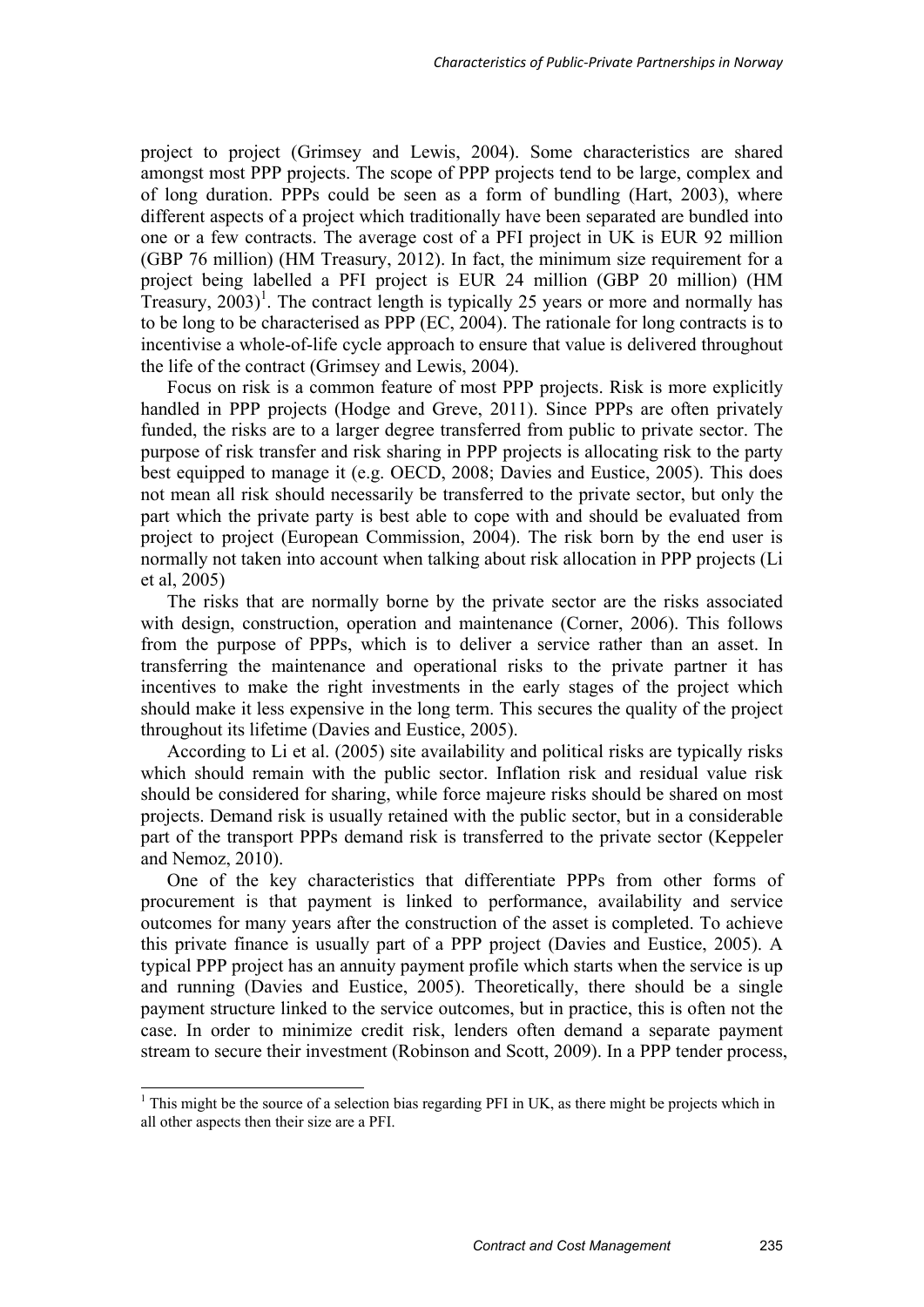the public sector specifies what sort of services is to be delivered and to what quality (EC, 2004). This is contrary to traditional procurement models, which are often based on detailed input specifications concerning how an asset is to be constructed. Outputbased specifications make the public sector thoroughly assess what sort of benefits they want out of the project from the beginning (Davies and Eustice, 2005). The main reasoning behind this is to encourage the private sector to figure out innovative solutions to public sector needs (NAO, 2009).

Average time from announcement to contract in the UK is 34 months (NAO, 2007), though there are large differences internationally. KPMG (2010) report of tender processes averaging less than 20 months in Canada and Australia. Since the tender process is often long and expensive the numbers of bidders are expected to be lower compared to traditional tender (NAO, 2009). In a PPP project the number of bidders typically runs from  $2 - 5$ .

In Europe Competitive Dialogue is the most common tender procedure for PPPs. Since 2006 every PFI project is now tendered using Competitive Dialogue. Negotiated Procedure was the method used before 2006 (NAO, 2009).

HM Treasury (2003) warn against small PPP/PFI projects. This concern is mainly based on the long and often expensive tendering process, which could hinder value for money (VFM) in smaller projects. The Treasury found that there were little difference in the transaction cost and tender time regardless of project size. This is the rationale behind the EUR 24 million rule.

To determine whether to use PPP on a particular project the public sector could use a Public Sector Comparator (PSC). This is a method of assessing what the project would cost using a traditional procurement model. It is a hypothetical model which explicitly prices the risk of the project into the assessment (Grimsey and Lewis, 2004).

Assembled, these elements – scope, risk, finance and tender – constitute a framework that could facilitate more efficient planning and construction principles such as *Lean Construction*, as the possibilities for the private contractors to construct an asset more optimized for this process are greater given the design freedom of PPP projects (Leiringer, 2001). PPPs should also provide the private contractor with ample possibilities for implementing lean principles as planning, design, construction and maintenance are bundled together (Hart, 2003). The main idea is in fact that the project can be optimized as a whole rather than just optimising the parts. Lean Construction has the same core principle as PPP, notably Value for Money (Koskela et al., 2002). Traditional Design-Bid-Build (DBB) tendering has several problems, especially in terms of encouraging collaboration (Schöttle and Gehbauer, 2013). Koskela et al. (2013) argue for including the design stage in waste analysis, making PPP tendering an interesting research area for Lean Construction. Lean techniques such as pull planning is challenging to implement in traditional DBB tenders as the contractual ties between the construction and design teams are non-existent (Refinato and da CL Alves, 2012). PPP research has not had much focus on Lean Construction, but we think the PPP concept and its design freedom is a good arena for implementing lean principles. Given the fact that Lean and PPP share concepts such as Value for Money, this should provide fruitful opportunities for research of Lean Construction in PPPs. The expectation is higher in PPPs (Hodge and Greve, 2011) as the PPP tender process encompasses both the selection of contractor and the assetand service design (NAO, 2009).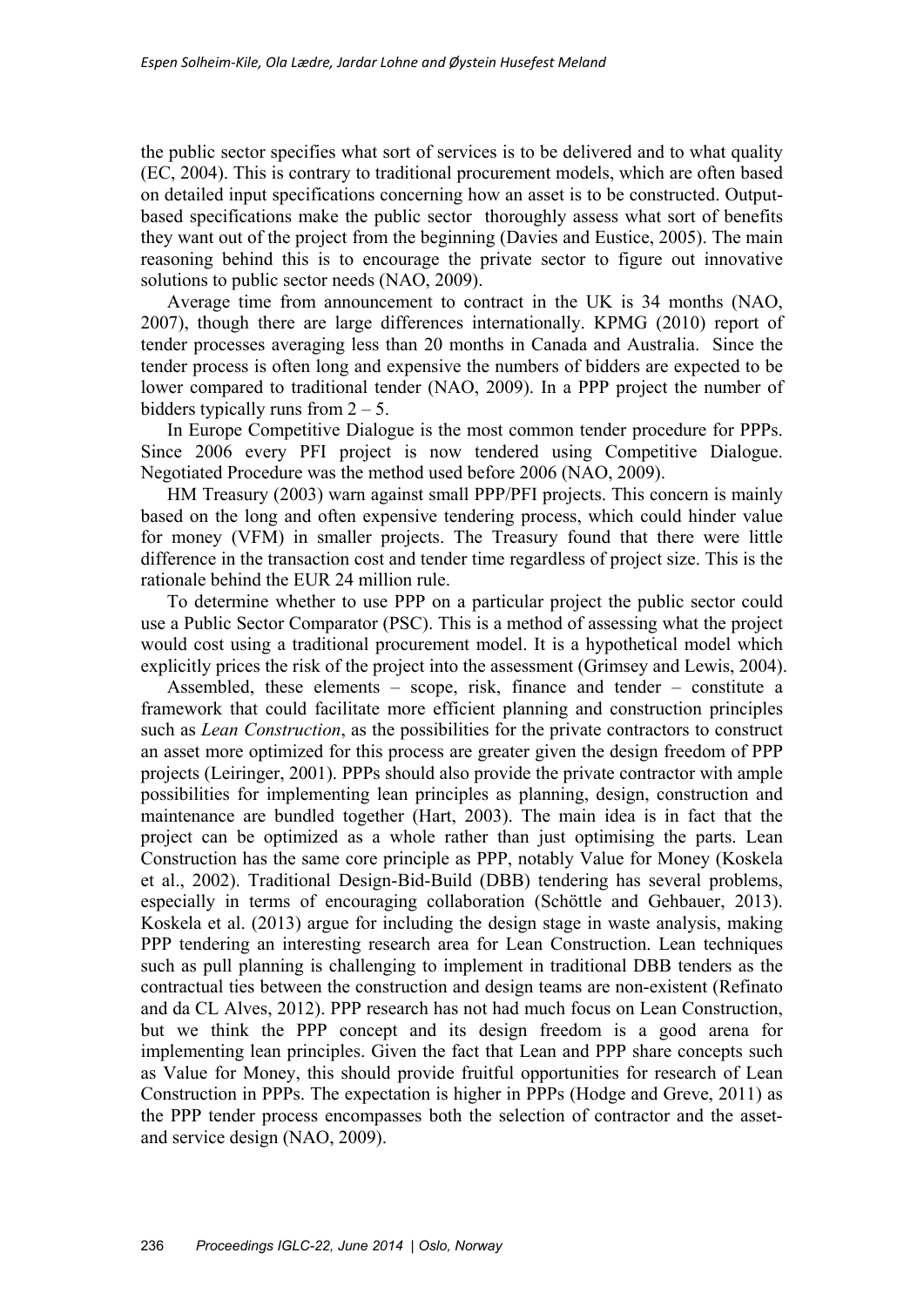Not all sectors are suited for PPP. There has to be a clearly defined service delivery and easily defined performance measures (OECD, 2008). The most common sectors for PPP are transport, schools and hospitals (OECD, 2008). Several other sectors have experience with PPP, notably environment, recreation and defence (Keppeler and Nemoz, 2010).

The most well-known Norwegian publications on Public-Private Partnerships are KPMGs "Utredning av samfunnsøkonomiske konsekvenser ved bruk av Offentlig Privat Samarbeid (OPS)" and "Kartlegging og utredning av former for offentlig privat samarbeid (OPS)", Berg and Edvardsen "Livsløp/OPS-kontraktene Persbråten videregående skole og Høybråten grunnskole" and Eriksen et al. "Evaluering av OPS i vegsektoren". KPMG (2003a and 2003b) look at the economic implications of the PPP model and gives an overview of different forms of PPPs, Berg and Edvardsen (2009) examines two PPP projects in the school sector and Eriksen et al. (2007) evaluate the three Norwegian PPP road projects.

The most important characteristics seem to be large and complex projects, risk transfer and allocation, payment based on performance measures through the life of the project and design freedom.

#### **RESEARCH METHOD**

The research was carried out in three steps. First a literature study was conducted to provide an overview of the characteristics as described in literature. Different types of literature have been used, from academic journal articles to more "mainstream" official documents, in order to obtain a picture of how PPP is understood both in academia and in the official bodies such as HM Treasury. Secondly, for the characterizations of the Norwegian PPP projects, we gathered public sector documents and past case study research. The public sector documents are mainly the tender instructions and political decision documents. These lay out the basic risk allocation principles, competition form and contract lengths. Past case study reports (Eriksen et al., 2007; Vallestad, 2006; Berg and Edvardsen, 2009) gave a good insight into some of the projects. Finally, a questionnaire was used to get a more complete overview. The majority of the questions were designed in order to establish objective facts as far as possible, thereby leaving a low possibility of error due to subjective biases. The questions where subjective influence could occur were included mainly to give a pointer for possible future research. Where participants needed clarification on the questions, email was used to ensure verifiability. The question falls in to four main groups; project scope, risk allocation, tender process and financing.

 The mix of approaches for information gathering are used for confirmation purposes and to make it possible to answer a number of questions, even on the less accessible projects where information was difficult to obtain. The main weakness of the study thus consists in the possible bias on some of the subjective questions. Equally, since there are over 400 municipalities in Norway, it is difficult to be certain whether or not all Norwegian PPP projects are accounted for. Project cost is also a factor with a margin of error, as there are different ways of measuring project costs, especially in PPPs. The purpose of the project cost assessment in this paper is not to measure performance, but to get an idea of the project size. The project cost should therefore only be used as an indication of scope, not an accurate account of the costs.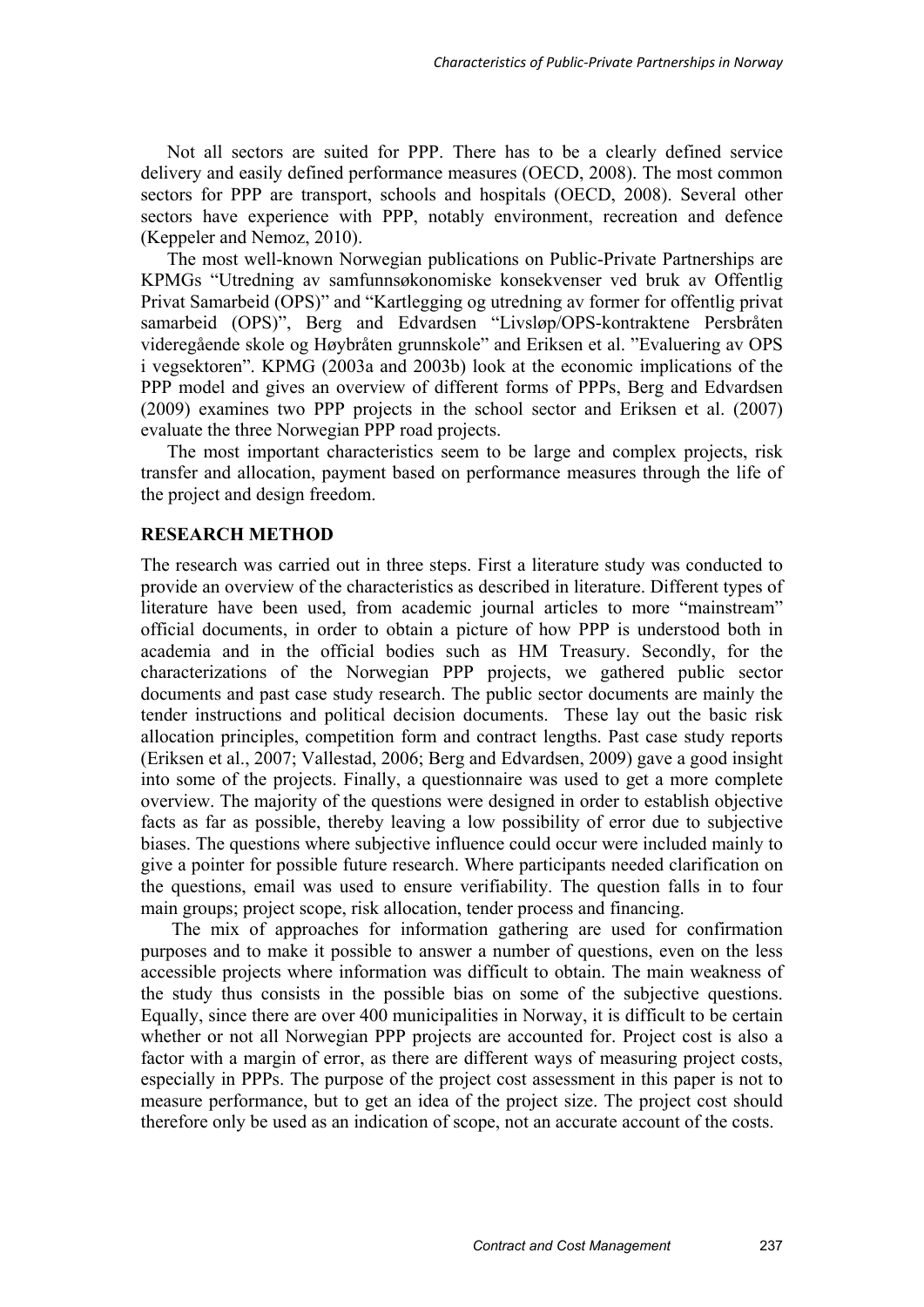The main criterion for being a part of this study was that the stakeholders acknowledged the project as being a PPP, and that the construction phase was completed by 2014. Construction completion date might seem arbitrary, but the possibilities of changes in e.g. risk allocation are typically larger for projects in their earlier phases. Projects like parking houses where market failure is not an issue, and resembles regular privatization, have not been taken in to our list.

# **CHARECTERISTICS OF NORWEGIAN PPP PROJECTS**

Public-Private Partnership was first introduced to Norway in 1998 for the use on possible pilot projects in the transportation sector. In 2001 the decision was made to conduct three road projects as "Offentlig-Privat Samarbeid" (OPS) (Eriksen et al., 2007). OPS directly translate to Public-Private Cooperation<sup>1</sup>.

In this section we characterize the Norwegian PPP projects and compare them to the characteristics outlined in the literature. It is divided in four parts - project scope, risk allocation, tender process and finance.

| Project                                     | Sector                       | <b>Project Cost</b> | <b>Contract period</b> | <b>Construction completed</b> |  |
|---------------------------------------------|------------------------------|---------------------|------------------------|-------------------------------|--|
|                                             |                              | (million EUR)       |                        |                               |  |
| Aquarama                                    | Recreation                   | 120                 | $60 + 20$              | 2013                          |  |
|                                             |                              | 18                  | $25 + 10$              |                               |  |
| Arendal Brannstasjon<br>Asak skole          | Fire department<br>Education | 14                  | $25 + 15$              | 2013<br>2011                  |  |
|                                             | Education                    |                     | 25                     | 2005                          |  |
| Bogstad skole                               | Healthcare                   | 37                  | 20+10+10 / terminated  | 2004                          |  |
| Bråset bo- og omsorgssenter                 | Education                    | 53                  | 30                     | 2010                          |  |
| <b>Campus Grimstad</b>                      |                              |                     |                        |                               |  |
| E18 Grimstad - Kristiansand                 | Transportation               | 425                 | 25                     | 2009                          |  |
| E39 Klett - Bårdshaug                       | Transportation               | 184                 | 25                     | 2005                          |  |
| E39 Lyngdal - Flekkefjord                   | Transportation               | 168                 | 25                     | 2006                          |  |
| Eidsvoll tinghus                            | Court                        | $0,6$ p.a.          | 20                     | 2004                          |  |
| Florø Politihus                             | Police                       | 9                   |                        | 2008                          |  |
| Follo politihus                             | Police                       | 13                  | 20                     | 2008                          |  |
| Follo tinghus                               | Court                        | 5                   | 20                     | 2006                          |  |
| Gjestad sykehjem og Gystadmyr bo-Healthcare |                              | 20                  | $20+5+5$               | 2002                          |  |
| Gjøvik Tinghus                              | Court                        | $\overline{7}$      | 20                     | 2008                          |  |
| Glåmdal tingrett                            | Court                        | $0,3$ p.a.          | 20                     | 2006                          |  |
| <b>Hamar Politihus</b>                      | Police                       | 15                  | $20+5+5$               | 2009                          |  |
| <b>Haugaland tingrett</b>                   | Court                        | $0,7$ p.a.          | 20                     | 2008                          |  |
| Hønefoss tinghus                            | Court                        | 6                   | 20                     | 2007                          |  |
| Høybråten videregående skole                | Education                    | 23                  | 25                     | 2008                          |  |
| <b>IKA Kongsberg</b>                        | Archive                      | 10                  | 25                     | 2014                          |  |
| Jæren tingrett                              | Court                        | $0,6$ p.a.          | 20                     | 2006                          |  |
| Larvik brannstasjon                         | Fire department              | 5                   | 25 / terminated        | 2000                          |  |
| Midtåsen sykehjem                           | Healthcare                   | 23                  | $20+10$                | 2004                          |  |
| Nordre Vestfold tingrett                    | Court                        | $0,4$ p.a.          | 20                     | 2005                          |  |
| Nødetatene i Lunner og Gran                 | Police                       | 12                  | 25+10 / 15+10          | 2013                          |  |
| Persbråten videregående skole               | Education                    | 31                  | 25                     | 2007                          |  |
| Politiets data- og materielltjeneste        | Police                       | 12                  | $30 + 10$              | 2010                          |  |
| Politihuset i Trondheim                     | Police                       | 26                  | $20+5+5$               | 2004                          |  |
| Politihuset Østfold                         | Police                       | 21                  | 15                     | 2014                          |  |
| Søreide ungdomsskole                        | Education                    | 25                  | 25                     | 2014                          |  |

<sup>1</sup> Cooperation seems like a strange term to use, as almost every construction project in Norway is delivered with some form of cooperation between the public and private sector

-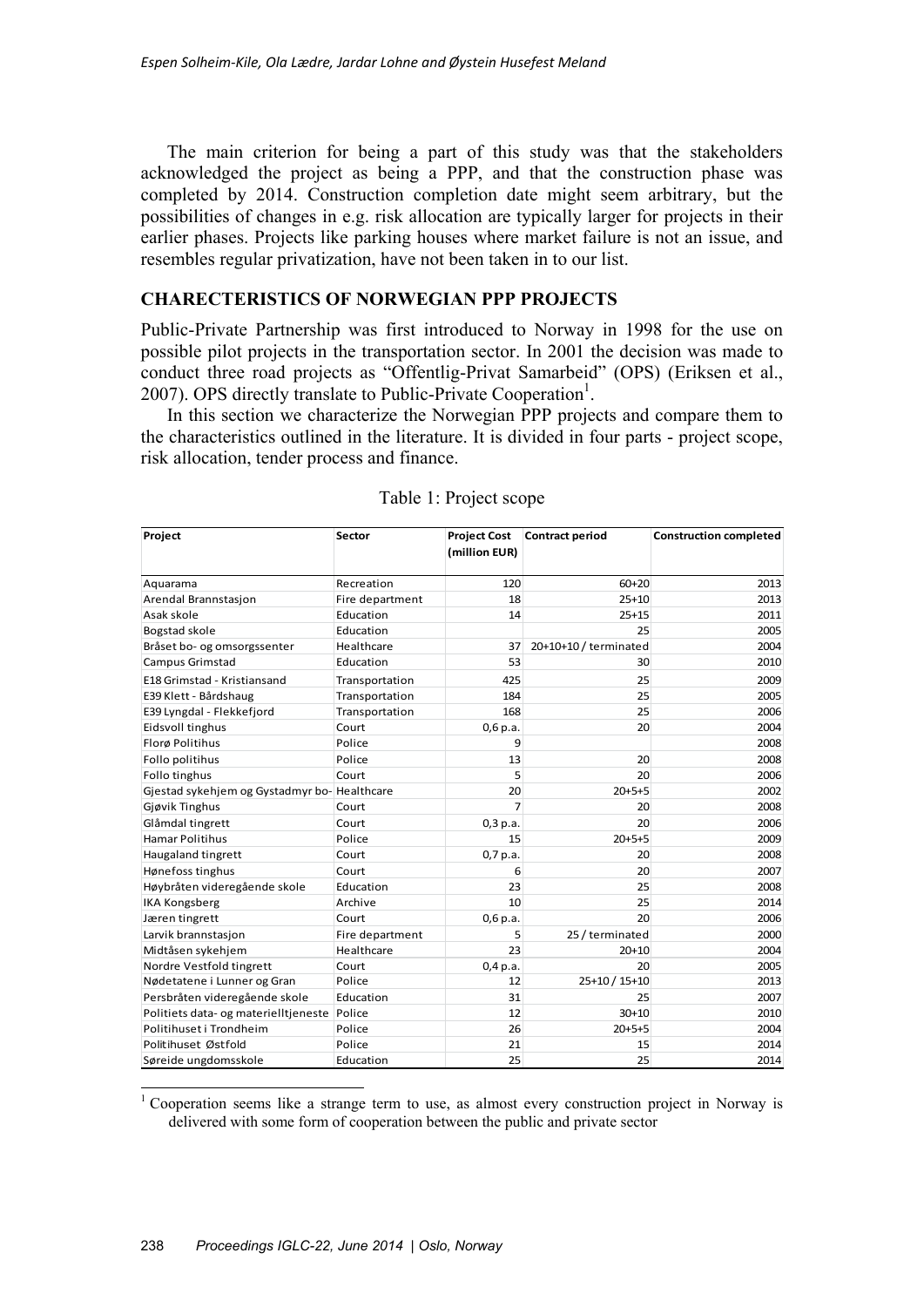The sectors in which PPPs are found within the Norwegian context are mainly education, transportation, healthcare, police and court. These are common sectors for PPP projects. There are no PPP hospitals in Norway. Contract length ranges from 20 to 60 years with most projects close to 25. This is quite similar to the typical PPP projects described in literature.

The size of Norwegian PPP contracts ranges from EUR 5 million to 0.43 billion. Most non-transport projects costs between EUR 5 and 30 million. Interestingly, over 50 % of Norwegian PPP projects have a project cost of less than EUR 24 million, which is under the criteria for being counted as a PFI project in the UK (HM Treasury, 2003), and only five projects are larger than EUR 40 million. PPPs are usually only recommended for large and complex projects (HM Treasury, 2003). This raises the question about transactions costs. Are the transactions costs of Norwegian PPP projects different from PPP projects elsewhere? Are we using PPP on the wrong projects?

| Project                                      | Construction Design risk O & M risk<br>risk |         |         | <b>Policy and</b><br>regulation risk | <b>Inflation</b><br>risk |
|----------------------------------------------|---------------------------------------------|---------|---------|--------------------------------------|--------------------------|
|                                              |                                             |         |         |                                      |                          |
| Aquarama                                     | Private                                     | Private | Private | Shared                               | Shared                   |
| Arendal Brannstasjon                         | Private                                     | Private | Public  | Private                              | Shared                   |
| Asak skole                                   | Private                                     | Private | Private | Public                               | Shared                   |
| Bogstad skole                                | Private                                     | Private | Shared  | Private                              | Shared                   |
| Bråset bo- og omsorgssenter                  | Private                                     | Private | Private |                                      | Public                   |
| Campus Grimstad                              | Private                                     | Private | Private | Private                              | Shared                   |
| E18 Grimstad - Kristiansand                  | Private                                     | Private | Private | Public                               | Public                   |
| E39 Klett - Bårdshaug                        | Private                                     | Private | Private | Public                               | Public                   |
| E39 Lyngdal - Flekkefjord                    | Private                                     | Private | Private | Public                               | Public                   |
| Eidsvoll tinghus                             | Private                                     | Private | Private | Private                              |                          |
| Florø Politihus                              |                                             |         |         |                                      |                          |
| Follo politihus                              | Private                                     | Private | Shared  | Private                              | Public                   |
| Follo tinghus                                | Private                                     | Private | Private | Private                              |                          |
| Gjestad sykehjem og Gystadmyr bo-Private     |                                             | Private | Private |                                      | Public                   |
| Gjøvik Tinghus                               | Private                                     | Private | Private | Private                              |                          |
| Glåmdal tingrett                             | Private                                     | Private | Private | Private                              |                          |
| <b>Hamar Politihus</b>                       | Private                                     | Private | Shared  | Private                              | Shared                   |
| Haugaland tingrett                           | Private                                     | Private | Private | Private                              |                          |
| Hønefoss tinghus                             | Private                                     | Private | Private | Private                              |                          |
| Høybråten videregående skole                 | Private                                     | Shared  | Shared  | Public                               | Shared                   |
| <b>IKA Kongsberg</b>                         | Private                                     | Private | Private | Public                               | Shared                   |
| Jæren tingrett                               | Private                                     | Private | Private | Private                              |                          |
| Larvik brannstasjon                          | Private                                     | Private | Public  | Shared                               | Public                   |
| Midtåsen sykehjem                            |                                             |         |         |                                      |                          |
| Nordre Vestfold tingrett                     | Private                                     | Private | Private | Private                              |                          |
| Nødetatene i Lunner og Gran                  | Private                                     | Private | Private | Shared                               | Shared                   |
| Persbråten videregående skole                | Private                                     | Shared  | Shared  | Public                               | Shared                   |
| Politiets data- og materielltjeneste Private |                                             | Private | Private | Public                               | Shared                   |
| Politihuset i Trondheim                      | Private                                     | Private | Public  | Prvate                               | Shared                   |
| Politihuset Østfold                          | Private                                     | Private | Private | Private                              | Shared                   |
| Søreide ungdomsskole                         | Private                                     | Private | Private | Public                               | Private                  |

### Table 2: Risk allocation

The risk allocation found in the projects examined is highly similar to the recommendations in literature. Risk regarding design, construction, operation and maintenance are usually transferred to the private sector. The risk for policy and regulation often lies with the public sector, as the literature recommends, but there are several examples of the private sector also taking on some of the policy and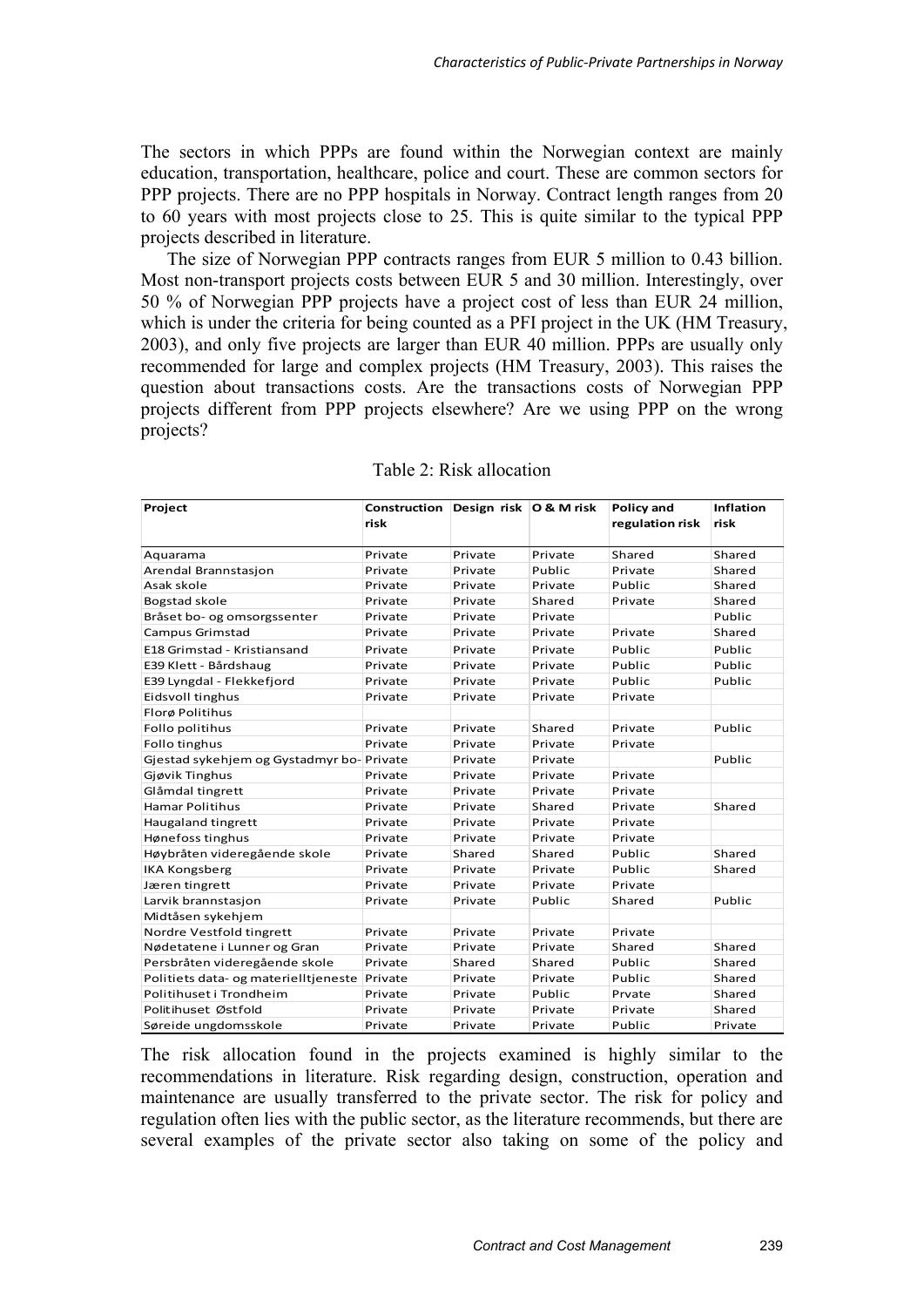regulatory risk. The risk for inflation is shared in most projects, with the public sector taking the largest share. This aligns with the recommendations found in the literature, as inflation is a factor over which the private sector has no control. Demand risk, which probably represents a higher risk than the construction and design risk, is borne by the public sector in most projects, which is expected given the type of Norwegian PPP projects. Only Aquarama is reported to share the demand risk.

| Project                                               | <b>Procurement method</b> | Recieved       |          |               | Procurement Output-based Level of detail in |
|-------------------------------------------------------|---------------------------|----------------|----------|---------------|---------------------------------------------|
|                                                       |                           | bids           | time     | specification | specification                               |
|                                                       |                           |                | (months) |               |                                             |
| Aquarama                                              | Negotiated procedure      | $\overline{2}$ |          | 23 Yes        | Low                                         |
| Arendal Brannstasjon                                  | Open procedure            | $\overline{2}$ |          | 11 Yes        | Medium                                      |
| Asak skole                                            | Negotiated procedure      | 3              |          | 11 Yes        | High                                        |
| Bogstad skole                                         | Negotiated procedure      | $\mathbf{1}$   |          | Yes           | Low                                         |
| Bråset bo- og omsorgssenter                           | Negotiated procedure      | 3              |          | 13 Yes        | Medium                                      |
| <b>Campus Grimstad</b>                                | Negotiated procedure      | $\overline{2}$ |          | 12 Yes        | Low                                         |
| E18 Grimstad - Kristiansand                           | Negotiated procedure      | $\overline{3}$ |          | 16 Yes        | Medium                                      |
| E39 Klett - Bårdshaug                                 | Negotiated procedure      |                |          | 18 Yes        | Medium                                      |
| E39 Lyngdal - Flekkefjord                             | Negotiated procedure      | 4              |          | 18 Yes        | Medium                                      |
| Eidsvoll tinghus                                      | Negotiated procedure      |                |          | 12 Yes        | High                                        |
| Florø Politihus                                       |                           |                |          |               |                                             |
| Follo politihus                                       | Negotiated procedure      | 4              |          | 8 Yes         | High                                        |
| Follo tinghus                                         | Negotiated procedure      |                |          | 12 Yes        | High                                        |
| Gjestad sykehjem og Gystadmyr bo-Negotiated procedure |                           | 6              |          | 12 Yes        | Medium                                      |
| Gjøvik Tinghus                                        | Negotiated procedure      |                |          | 12 Yes        | High                                        |
| Glåmdal tingrett                                      | Negotiated procedure      |                |          | 12 Yes        | High                                        |
| <b>Hamar Politihus</b>                                | Negotiated procedure      | 3              |          | 9 Yes         | Medium                                      |
| Haugaland tingrett                                    | Negotiated procedure      |                |          | 12 Yes        | High                                        |
| Hønefoss tinghus                                      | Negotiated procedure      | $\mathbf{1}$   |          | 12 Yes        | High                                        |
| Høybråten videregående skole                          | Negotiated procedure      | 5              |          | 20 Yes        | High                                        |
| <b>IKA Kongsberg</b>                                  | Negotiated procedure      | $\overline{2}$ |          | 7 Yes         | Medium                                      |
| Jæren tingrett                                        | Negotiated procedure      |                |          | 12 Yes        | High                                        |
| Larvik brannstasjon                                   |                           | $\overline{3}$ |          | Yes           | High                                        |
| Midtåsen sykehjem                                     |                           |                |          |               |                                             |
| Nordre Vestfold tingrett                              | Negotiated procedure      |                |          | 12 Yes        | High                                        |
| Nødetatene i Lunner og Gran                           | Negotiated procedure      | 3              |          | 12 Yes        | Medium                                      |
| Persbråten videregående skole                         | Negotiated procedure      | 5              |          | 20 Yes        | High                                        |
| Politiets data- og materielltjeneste                  | Negotiated procedure      | 4              |          | 11 Yes        | Medium                                      |
| Politihuset i Trondheim                               | Negotiated procedure      | 3              |          | 18 Yes        | Medium                                      |
| Politihuset Østfold                                   | Restricted procedure      | 4              |          | 10 Yes        | High                                        |
| Søreide ungdomsskole                                  | Negotiated procedure      | 3              |          | 7 Yes         | Low                                         |

|  |  | Table 3: Tender process |  |
|--|--|-------------------------|--|
|--|--|-------------------------|--|

The number of competitors in Norwegian PPP projects range from  $2 - 6$  contractors. The dominant procurement method used is *Negotiated Procedure*. This is different from the method commonly used in European PPPs, *Competitive Dialogue.* The tender process ranges from 7 to 24 months. This is shorter than typical PPP projects described in literature. This could be a result of the procurement method, as Competitive Dialogue is seen to have a negative effect on procurement time (EPEC, 2010). It is important to point out the time it takes to actually announce the competition can be different in the two procurement models. If the specification level is high, more work is typically carried out in the pre-announcement phase.

All projects use output-based specifications, but the level of detail indicated is usually medium to high. This could make the contractors possibilities of innovation in areas such as Lean Construction limited. It may be that the use of Competitive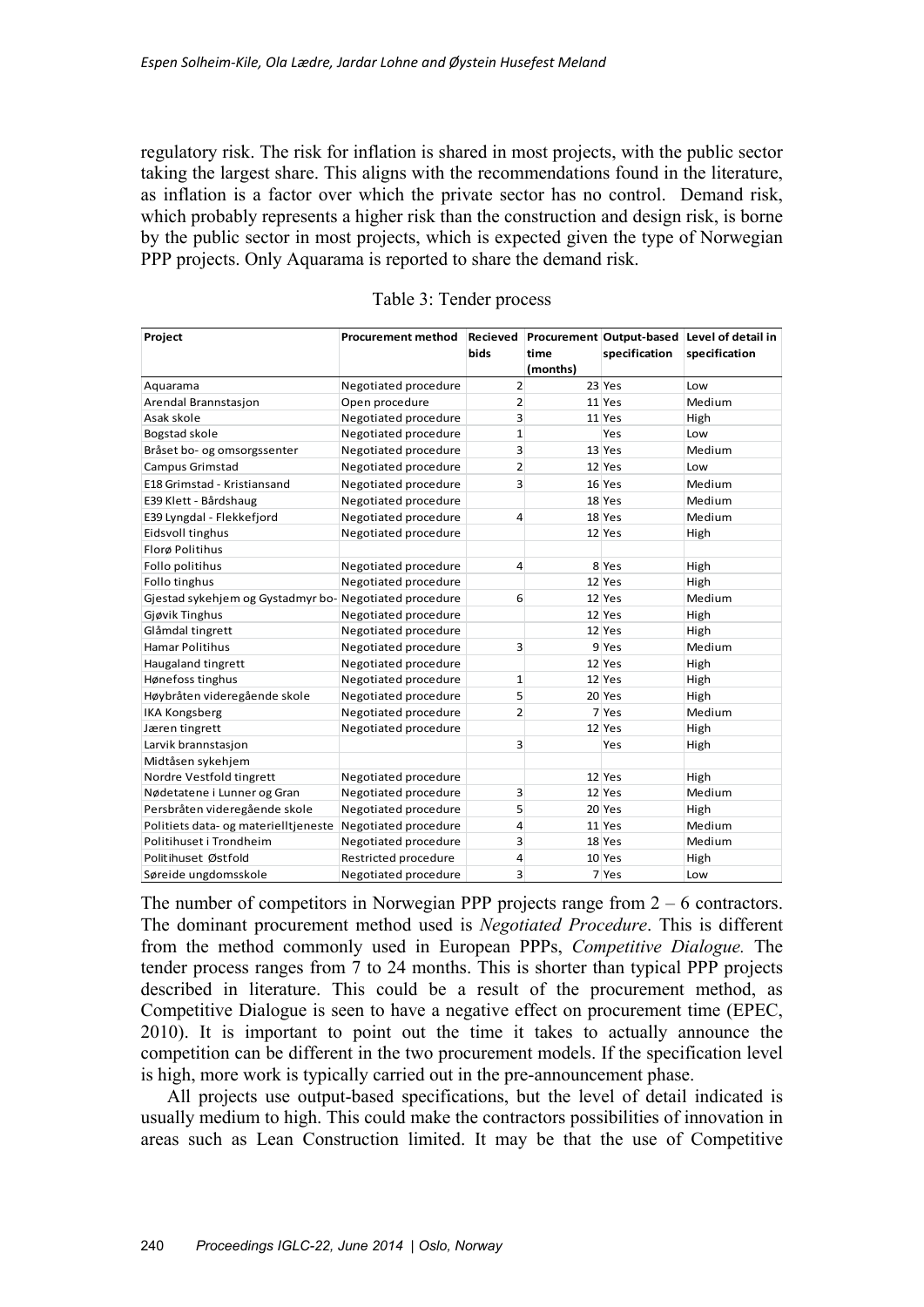Dialogue along with lesser detailed specification could encourage innovation in management, construction principles and technical solutions. Here, the private contractor could, in dialogue with the public sector, use their expertise to design a project to be more efficiently built and maintained resulting in less waste. This aspect ought to be studied in more detail, as it is possibly the most important aspect of a PPP project. Only a few projects reported to have a low level of detail in the specification.

A public sector comparator (PSC) has not been reported used in any of the projects. The transportation projects have made a calculation of what the project would cost using traditional procurement, but not a comprehensive PSC. The literature recommends the use of a PSC as a tool to ensure PPP is the right model, and only use PPP when it is clear that it delivers Value for Money.

| Project                                      |         |         |               | Finance Balance sheet Payment profile Performance measures |                       |
|----------------------------------------------|---------|---------|---------------|------------------------------------------------------------|-----------------------|
|                                              |         |         |               |                                                            | payment stream.       |
| Aquarama                                     | Shared  | Shared  | Annuity       | Access/quality                                             | N/A                   |
| Arendal Brannstasjon                         | Private | Private | Annuity       | Regular leasing contract                                   | <b>Finacial Lease</b> |
| Asak skole                                   | Private | Private | Annuity       | Access/quality                                             | seperate              |
| Bogstad skole                                | Private | Private | Annuity       |                                                            |                       |
| Bråset bo- og omsorgssenter                  | Private | Private | Annuity       |                                                            |                       |
| Campus Grimstad                              | Private | Private | Annuity       | None                                                       |                       |
|                                              |         |         |               |                                                            | Seperate              |
| E18 Grimstad - Kristiansand                  | Private | Private | Annuity       | Access/quality/road safety                                 | Single                |
| E39 Klett - Bårdshaug                        | Private | Private | de-escelating | Access/quality/road safety                                 | Single                |
| E39 Lyngdal - Flekkefjord                    | Private | Private | Annuity       | Access/quality/road safety                                 | Single                |
| Eidsvoll tinghus                             | Private | Private | Annuity       |                                                            | <b>Finacial Lease</b> |
| Florø Politihus                              |         |         |               |                                                            |                       |
| Follo politihus                              | Private | Private | Annuity       | Regular leasing contract                                   | <b>Finacial Lease</b> |
| Follo tinghus                                | Private | Private | Annuity       |                                                            | <b>Finacial Lease</b> |
| Gjestad sykehjem og Gystadmyr bo-Private     |         | Private |               |                                                            |                       |
| Gjøvik Tinghus                               | Private | Private | Annuity       |                                                            | <b>Finacial Lease</b> |
| Glåmdal tingrett                             | Private | Private | Annuity       |                                                            | <b>Finacial Lease</b> |
| <b>Hamar Politihus</b>                       | Private | Private | Annuity       | Regular leasing contract                                   |                       |
| Haugaland tingrett                           | Private | Private | Annuity       |                                                            | <b>Finacial Lease</b> |
| Hønefoss tinghus                             | Private | Private | Annuity       |                                                            | <b>Finacial Lease</b> |
| Høybråten videregående skole                 | Private |         | Annuity       | Access/quality/functional                                  | Seperate              |
| <b>IKA Kongsberg</b>                         | Private | Public  | Annuity       | Access/quality                                             | Seperate              |
| Jæren tingrett                               | Private | Private | Annuity       |                                                            | <b>Finacial Lease</b> |
| Larvik brannstasjon                          | Private | Private | Annuity       | Regular leasing contract                                   | <b>Finacial Lease</b> |
| Midtåsen sykehjem                            |         |         |               |                                                            |                       |
| Nordre Vestfold tingrett                     | Private | Private | Annuity       |                                                            | <b>Finacial Lease</b> |
| Nødetatene i Lunner og Gran                  | Private | Private | Annuity       | Access/quality                                             | Separate              |
| Persbråten videregående skole                | Private |         | Annuity       | Access/quality/functional                                  | Separate              |
| Politiets data- og materielltjeneste Private |         | Private | Annuity       | Access/quality                                             | Separate              |
| Politihuset i Trondheim                      | Private | Private | Annuity       | Regular leasing contract                                   |                       |
| Politihuset Østfold                          | Private | Private | Annuity       | Access                                                     | Separate              |
| Søreide ungdomsskole                         | Private | Private | Annuity       |                                                            | Seperate              |

Table 4: Finance

In the majority of the Norwegian PPP projects the private party finances the project and receives revenues through an annuity-based payment scheme. This scheme is based on access and quality measurements, which is typical for PPP projects and especially PFI projects.

The payment streams are usually split in two - financial lease and maintenance/operation. Theoretically a PPP project ought only to have one payment stream, but this is a characteristic where theory and practice often differs (Robinson and Scott, 2009). In most Norwegian PPP projects the financial lease capital stream is fixed and not possible for the public sector to retain if the private part is not able to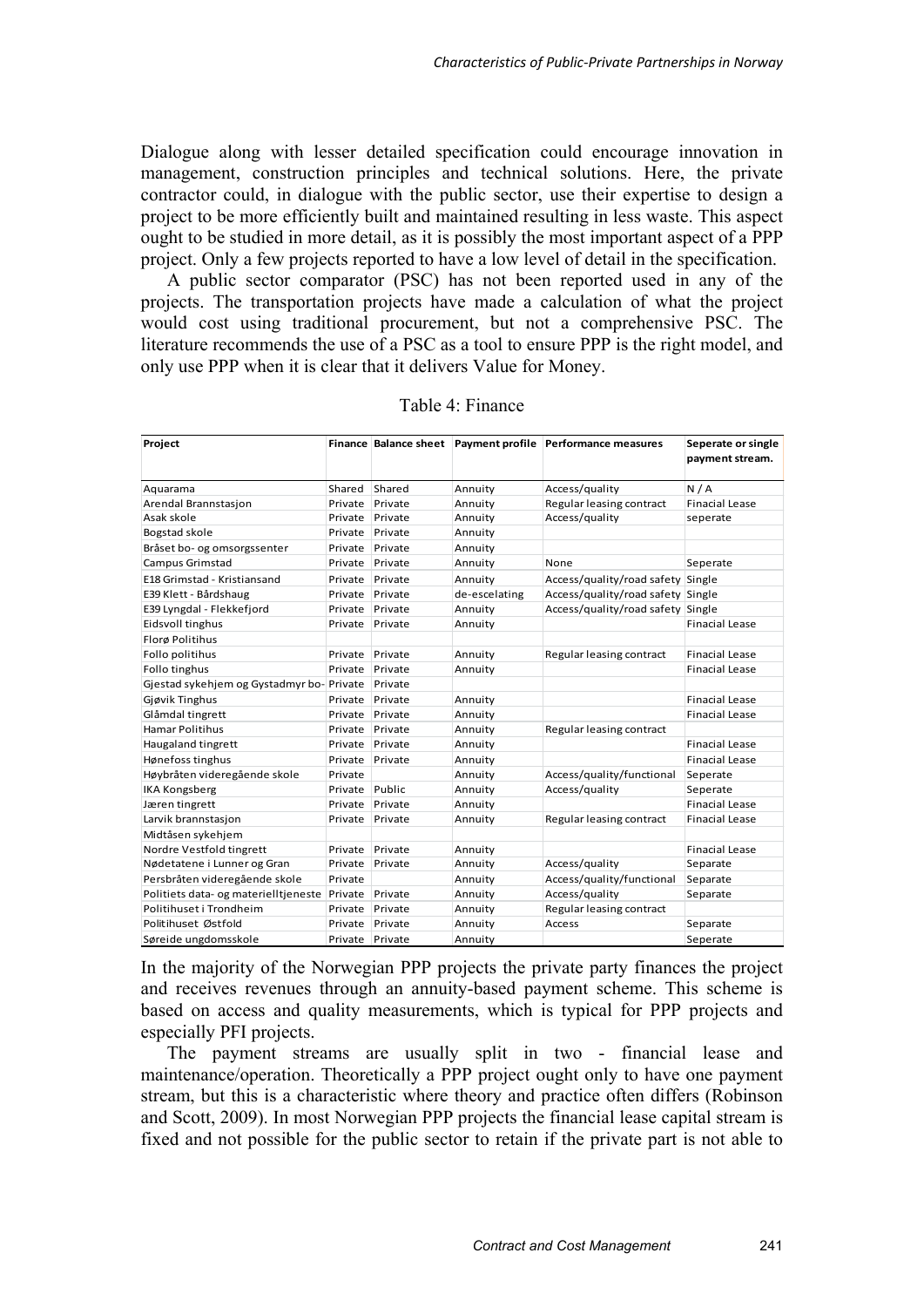deliver the expected quality. Since the operation and maintenance contract is just a small part of the total payment stream, typically 20  $\%$ , one could ask the question – how much risk has actually been transferred?

Most projects are on the private sector balance sheet, which could lead to perverse incentives regarding what projects are initialized. A de-escalating payment stream have the benefit of not incentivising PPP project start-up as much for the financing aspects, since the public sector pays more at the start than at the end of the contract. Interestingly, only one project is reported to have a de-escalating payment stream.

"Aquarama" has an interesting finance scheme, and in several ways resembles PF2/PPP more than PFI. The core idea in this project was that commercial businesses, such as a hotel, were to subsidise the public services, making them more affordable. The public owns the public service areas and the private sector owns the commercial areas as well as having the responsibility of maintaining the whole complex. If this project were to be realised through a traditional model, it would probably look a lot different, and we think this project showcase the potential of fruitful partnerships.

#### **CONCLUSION**

The literature indicates that the most important aspects of a PPP project is a large enough scope to outweigh the transaction costs, appropriate risk allocation with real risk transfer, payment linked to service quality over the life of the project and design freedom. The Norwegian PPP projects tell another story.

Norwegian PPP projects are often small, which could impact value for money as the transaction costs could outweigh the benefits. Given the locked payment stream in most of the projects, the public sector still holds the majority of the risks. We are surprised to see that the public sector authorities does not have more sanctioning options if the projects do not live up to specified quality.

The only projects we find who closely resembles the core principles in literature regarding actual risk transfer and payment linked to performance measures are the three transportation projects. These do not, however, have the design freedom necessary to harvest all the proposed benefits of the PPP approach.

A less detailed specification might be the most important factor, as this gives the private sector more room to innovate. In our opinion, Competitive Dialog should also be considered as an alternative to Negotiated Procedure as a tool for harnessing the skills and experience from both sectors, and encourage innovative solutions and processes such as Lean Construction. PPP and Lean Construction share the same core principle, Value for Money, but in order to achieve this the private sector has to be given the opportunity. The public sector cannot expect more innovative solutions and more efficient construction if the private sector is too constrained in the design phase.

Given these facts, it might be premature to measure the performance of the PPP model as a whole in Norway, given that the full potential has not been tested. If the public sector initiates more PPP projects, it should consider carefully what benefits it wants out of the model, and adjust the approach accordingly. Maybe the public sector should look more at PPP/PF2, with more focus on dialogue, collaboration and possibly joint financing schemes rather than try to copy the UK PFI approach. The literature suggests a more diverse approach than we find in the Norwegian projects. In any case, on whatever approach is chosen, the design freedom has to be prioritized. If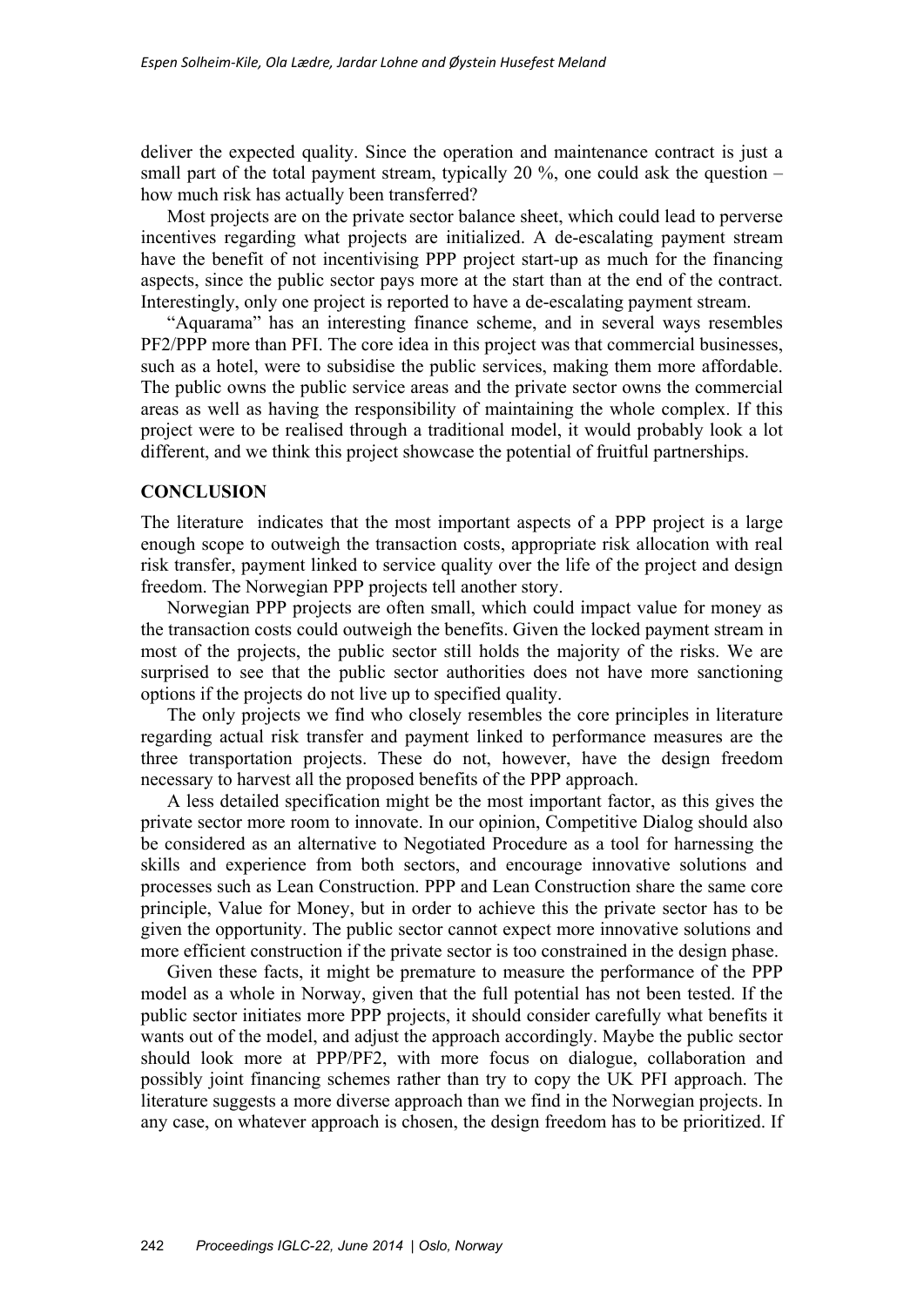not it has the potential of just being an expensive, complicated, way of traditional contracting out.

#### **FUTURE RESEARCH**

We gathered more data than we were able to analyse in this paper. It therefore serves as a first step, clearing the ground for further research in specific areas. The tender and the decision-making process as well as the financial and risk sharing aspects will be studied in more detail as part of a PhD process.

# **REFERENCES**

- Allen, G. (2001). "The Private Finance Initiative (PFI)", London: House of Commons Library, Economic Policy and Statistics Section.
- Berg, T.F. & Edvardsen, D.F. (2009) "Livsløp/OPS-kontraktene Persbråten videregående skole og Høybråten grunnskole", Prosjektrapport nr. 33, 2009 SINTEF
- Broadbent, J., & Laughlin, R. (2003). "Public private partnerships: an introduction." Accounting, Auditing & Accountability Journal, 16(3), 332-341.
- Corner, D. (2006). "The United Kingdom Private Finance Initiative: The Challenge of Allocating Risk", OECD Journal on Budgeting, Vol. 5/3.
- Davies P. & Eustice K. (2005). "Delivering the PPP promise: A review of PPP issues and activity." PriceWaterhouseCoopers.
- Eriksen, K. S, Minken, H., Steenberg, G., Sunde, T. & Hagen, K. (2007): "Evaluering av OPS i vegsektoren". Dovre International AS, Transportøkonomisk institutt. TØI rapport 890
- European Commission, EC, (2004). "Green paper on Public-Private Partnerships and community law on public contracts and concessions." COM (2004) 327. Bruxelles: EU; 2004
- European PPP Expertise Centre, EPEC, (2010). "Procurement of PPP and the use of Competitive Dialogue in Europe." Luxembourg: European PPP Expertise Center.
- Fussell, H., & Beresford, C. (2009) "Public-private partnerships: Understanding the challenge." Vancouver: Columbia Institute, Centre for Civic Governance.
- Grimsey, D., & Lewis, M. K. (2004). Public and private partnerships. The worldwide revolution in infrastructure provision and project finance. Cheltenham: Edward Elgar
- Hart, O. (2003). "Incomplete contracts and public ownership: Remarks, and an application to public-private partnerships\*." The Economic Journal 113(486): C69- C<sub>76</sub>
- Hodge, G., & Greve, C. (2011). "Theorizing Public-Private Partnership Success: A Market-Based Alternative to Government?" In Paper to Public management research conference, 2–4 June, Syracuse University. USA: Syracuse NY.
- HM Treasury (2003). "Private Finance Initiative: Meeting the Investment Challenge." Report of Comptroller and Auditor General, Session 2002-3, London: The Stationery **Office**

HM Treasury (2012). "A new approach to public private partnerships." London: The Stationery Office

- Kappeler, A., & Nemoz, M. (2010). "Public-Private Partnerships in Europe Before and During the Recent Financial Crisis", No 2010/4, Economic and Financial Reports, European Investment Bank, Economics Department.
- Klijn, E. H., & Teisman, G. R. (2000). "Managing public-private partnerships: influencing processes and institutional context of public-private partnerships." In Governance in modern society (pp. 329-348). Springer Netherlands.